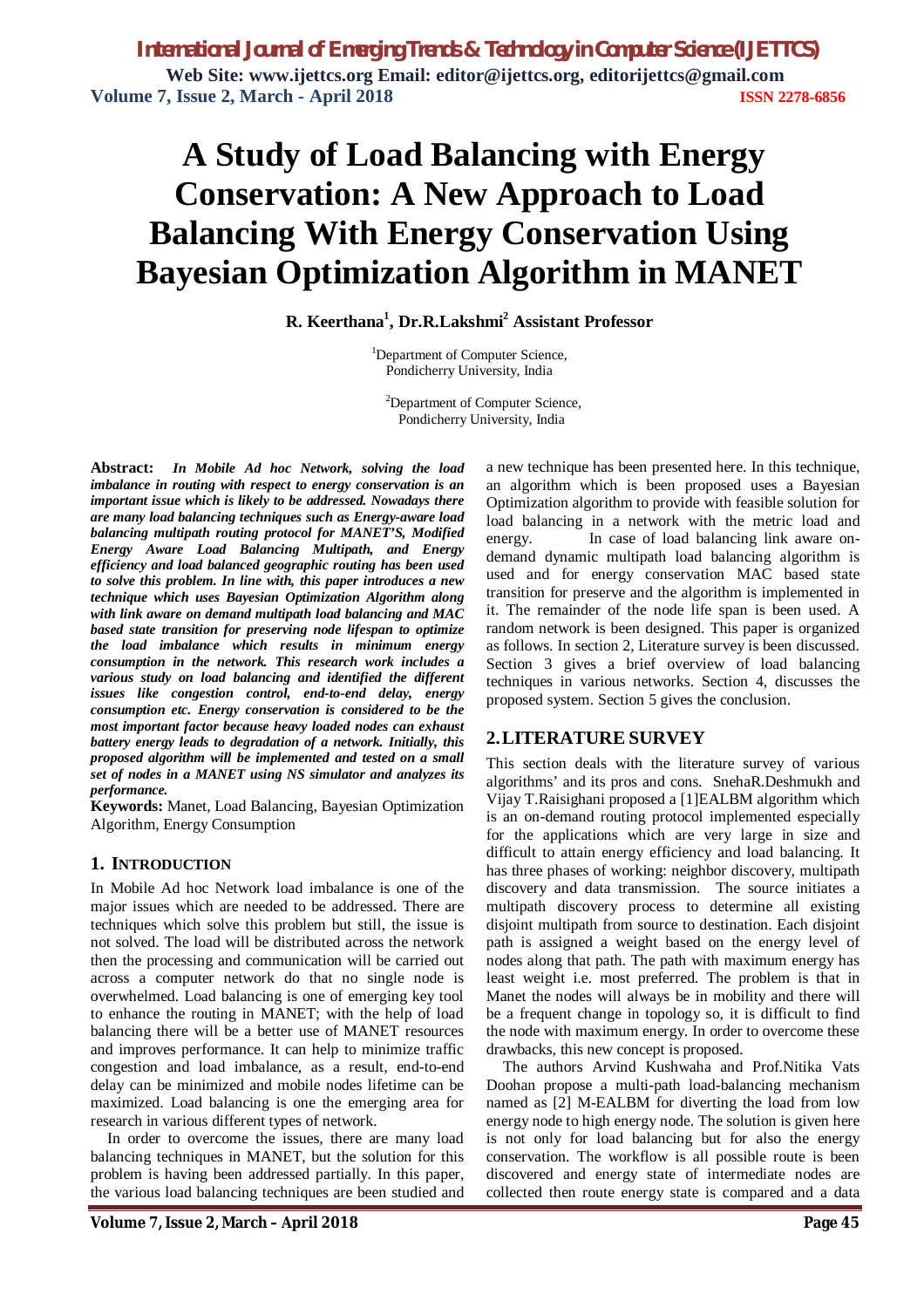packet is distributed and it is been monitored and maintained. The major advantage here in this proposal is an end-to-end delay is reduced and the load is been normalized. This algorithm is considered as the enhancement of EALBM because it is the modified EALBM. Here calculating the energy of the node will be helpful but there arises a hidden exposed terminal problem which is an issue in Ad hoc networks.

The authors Wang Gudong et al. have presented an algorithm called [3] ELGR .This algorithm is used in order to increase the network lifetime with the high delivery ratio. It is mainly designed for geographical applications. Geographic routing is of great importance for large-scale Mobile Ad hoc Networks. However, it is not easy to design an effective geographic routing algorithm for a MANET because of its particularity. Here the workflow is First; a link estimation scheme for the PRR is presented that increases the network energy efficiency level. Second, a learning method is proposed to adaptively sense local network loads, allowing enhanced whole network load balance. The advantage is to increase the network lifetime about 20% with the high delivery ratio. This algorithm is presented for lossy MANET's. In a geographical environment, the major problem for this algorithm is that the cost of implementing is higher for network design.

Floriano De Rango and Mauro Tropea proposed a new multipath routing algorithm named [4]LBE-ARAMA in order to discover minimum MDR paths preserving the energy and to balance the data traffic through the round trip time delay evaluation on the path from source to destination. This algorithm is based on Swarm Intelligence approach, in particular, ant colony behavior. The algorithm is able to satisfy multiple metrics for a multi-objective optimization like end-to-end delay, load balancing, and energy saving. The time to converge is uncertain in ant colony optimization then route discovery time will be higher which will lead to the time delay in data transmission, so time convergence is one of the issues which are to be addressed in this paper.

P.Francis Antony Selvi and M.S.K.Manikandan proposed multipath routing for the [5] latency reduction and energy consumption. Here the backbone nodes collect the information of residual energy, delay, MAC connection and load balancing from which the best routing paths are selected using the backbone residual energy. The advantage is that it is easy to determine the route which is good for transmission with the help of the backbone network. The problem here in this study is the cost that is due to the frequent change in topology to maintain the backbone network.

 Souihli et al. proposed [6] load-balancing mechanisms which push the traffic away from the center of the network. Novel routing metrics were provided to reduce average route centrality considering nodes degree of centrality, for both proactive and reactive protocols, were proposed. However, the proposal is slightly costly in terms of routing overhead.

 The authors Yin and Lin propose a multi-path loadbalancing mechanism named as MALB. [7] MALB

iteratively regulates the traffic rate on each discovered route. Regulating traffic rate is used to minimize the average end-to-end delay of the network.

 Lin and Shao proposed a new [8] multipath routing algorithm relying on improved ant colony optimization (ACO) with coordination of ant colony optimization characteristics and the idea of traffic engineering. On choosing ant's next hop, selection criterion was added with the utilization ratio of router's buffer queue; utilization ratio of the link was introduced to update the global pheromone; multiple paths were chosen to transfer data. However, in practical application, each path delay is different and varied immediately thereby the packet reaching the destination was out of order.

### **3. LOAD BALANCING TECHNIQUE IN VARIOUS NETWORK**

Load balancing is one of the major issues which are to be considered in many fields in computer networks. Here in this paper, we have discussed some of the fields which deal with load balancing

#### **3.1. Load balancing in Distributed systems:**

 The workload has to be evenly[9] distributed among all processors based on their processing speed so that time to execute all tasks gets minimized and idle time of each processor can be reduced. This is why we need load balancing. Load imbalance is also the main problem in data parallel applications and here also it mainly occurs due to the uneven distribution of data among the various processors in the system. Without good load distribution strategies and techniques, we cannot aim to reach good speedup and good efficiency. There are many issues related to load balancing in a distributed system like task dividing, task migration, workload distribution, processor capacity etc., in order to overcome these issues there are many load balancing approaches like Round robin, Randomized, Central manager, Threshold algorithm, etc. exist. Though there are many algorithms exist, still it needs to be improvised.

#### **3.2. Load balancing in wireless sensor network:**

 As sensor nodes [10] have very limited battery power and they are randomly deployed it is impossible to recharge the dead battery. So the battery power in WSN is considered as a scarce resource and should be efficiently used. Sensor node consumes battery in sensing data, receiving data, sending data and processing data. Generally, a sensor node does not have sufficient power to send the data or message directly to the base station. Hence, along with sensing the data the sensor node act as a router to propagate the data of its neighbor. In a large sensor network, the sensor nodes can be grouped into small clusters. Clustering has numerous advantages like it reduces the size of the routing table, conserves communication bandwidth, prolongs network lifetime, decreases the redundancy of data packets, reduces the rate of energy consumption etc. There are many load balancing algorithm in WSN in order to overcome this load imbalance issue like Load balancing clustering in WSN, A load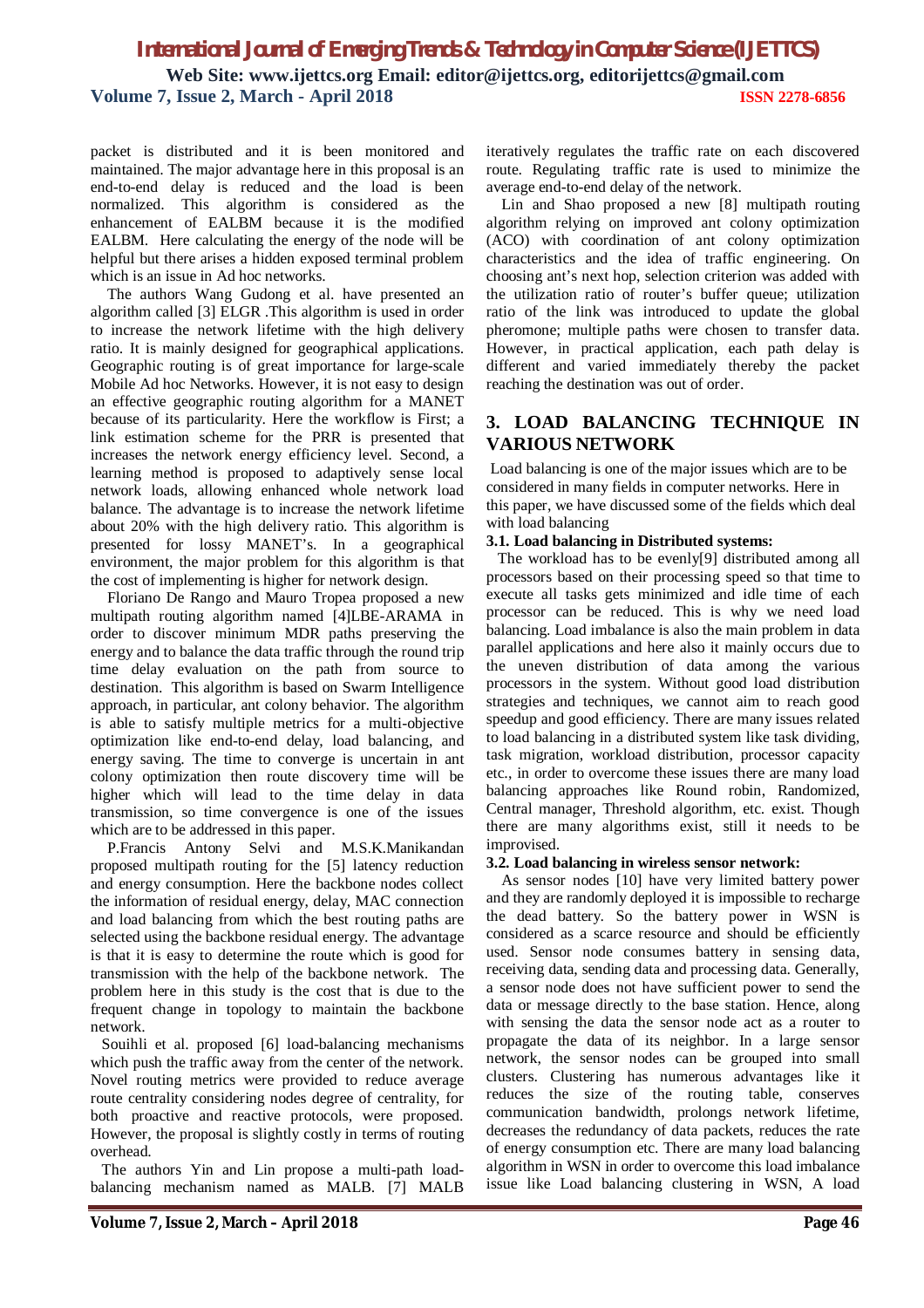balanced Clustering Algorithm For WSN for Data Gathering, Multi-hop clustering Algorithm For Load Balancing in WSN, etc.

#### **3.3. Load balancing in cloud computing:**

 Cloud computing is one of the platforms to share data and provide with many resources to users. Users are given freedom to pay only for those resources as much they used.[11] Cloud computing stores the data and distributed resources in the open environment and if a particular node is overloaded then the cloud environment will be more critical. So, load balancing is the main challenge in cloud environment. Load balancing in cloud environment is explained as to distribute the dynamic workload across multiple nodes and to ensure that no single node is overloaded. With the help of Load balancing fair allocation of computer resources, proper utilization of resources, etc. is been achieved. In cloud computing environment Load balancing algorithms are classified into different groups Batch mode heuristic scheduling algorithms, online mode heuristic algorithms, and Static and Dynamic approach. There are many load balancing algorithms namely, Task Scheduling based on LB, Opportunistic Load Balancing, Round Robin, Randomized, Honeybee Foraging Behavior, Lock-free multiprocessing solution for LB, etc. and it also deals with the cost-effective, scalable, reliable and priority. **3.4. Load balancing in web application:**

 There are several approaches to load balancing on web applications [12] server clusters. A cluster is a group of servers running a Web application simultaneously, appearing to the world as if it were a single server. To balance server load, the system distributes requests to different nodes within the server cluster, with the goal of optimizing system performance and this results in higher availability and scalability necessities in an enterprise, Web-based application. There are many methods to balance a server load but there are two major load balancing techniques DNS Round Robin and Hardware load balancers. Load balancing HTTPs requests is also one of the most important parts of the web application.

#### **3.5. Load balancing in MANET:**

 Load balancing is emerging as a key tool to better use of Manet resources and improves its performances.[13,14,15.16] Load balancing is a methodology to distribute work across many devices; network links etc. processing and communications activity evenly across a computer network so that no single device is overwhelmed. It can help to minimize traffic congestion and load imbalance, as a result, an end-to-end delay can be minimized, and mobile nodes life can be maximized. It is one of the major issues in time critical and informationintensive applications for increasing the performance of distribution on the dynamic network.

#### **3.5.1 Need for Load balancing in MANET:**

The major part of the optimal network is the load balancing. Job completion will become difficult if the huge load is given to the nodes with less processing capabilities and which do not have any means to share the load.

 Multi-path routing is considered to be better than the single path routing. This is possible only for the networks having a huge number of nodes, but it is not feasible to build such systems in real-time environment. Load balance is not improved by using multiple shortest path routes instead of a single path. So, for a better load balanced network distributed multi-path load splitting strategies need to be carefully designed.

#### **3.5.2. Purpose of load balancing techniques in MANET:**

 1. Non Congested paths are selected so as to distribute the load on the paths that remain idle.

2. It ensures efficiency and robustness.

 3. End-to-end delay and packet loss can be reduced.

 4. There will be balanced energy consumption of the nodes in the network.

5. The resources utilization is enhanced.

6. The overall performances are been increased.

 7. By the distribution of load, collision can be reduced.

The difference between an overloaded and underloaded node is effectively improved by the load balancing technique. An unbalanced traffic or load distribution leads to performance degradation of the network. Load balancing is typically done by multipath routing procedures such as AOMDV. When the information is sent over numerous routes the energy depletion of the nodes gets consistently dispersed as they have to forward a smaller quantity of information consequently improving the lifespan of the nodes. [19] Routing protocols in MANET is classified into three types they are

Proactive (Table driven) routing protocol

Reactive (On-demand) routing protocol

Hybrid routing protocol

#### **Proactive (Table driven) routing protocol:**

 In Proactive protocol, a network maintains routing information for each and every node. Routing tables are been periodically updated where the routes information is kept and this is done because of the frequent change in topology.

#### **Reactive (On-demand) routing protocol:**

 In reactive protocol, if a particular node wants to send data it needs to search for the route in an on-demand manner and it should establish the connection in order to transmit and receive the packet. There is no any need of maintaining any routing information at the network nodes.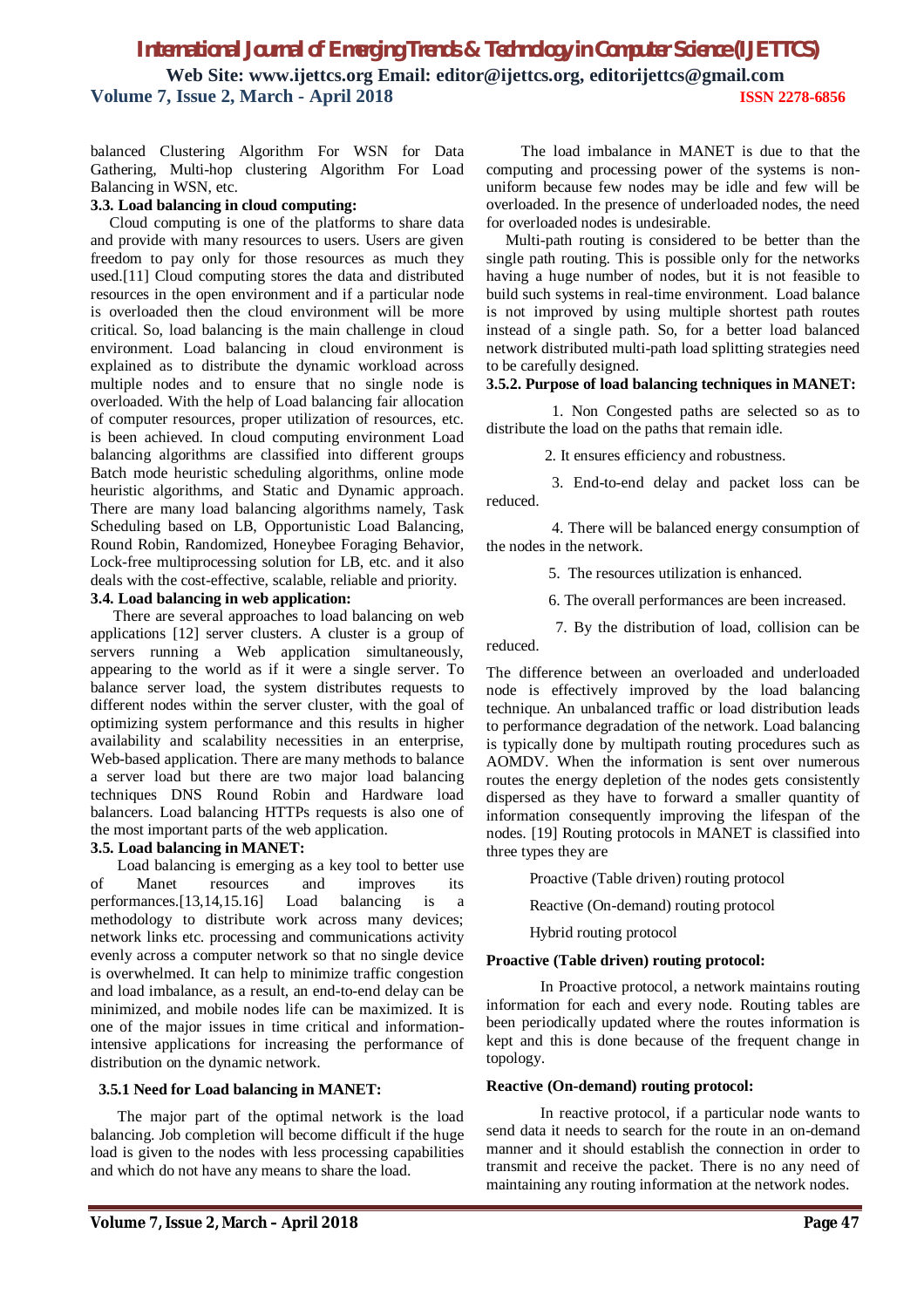#### **Hybrid routing protocols:**

 This is the combination of best features of the above two protocols. A node within the certain distance from the node concerned, or within a particular geographical region, are said to be in routing zone. For routing within zone, proactive approach and for routing beyond the zone, a proactive routing protocol is used.

#### **3.5.3. Classification of Load balanced routing protocols in MANET:**

 Various load balanced ad hoc routing protocols given in figure 1. are on-demand-based protocols; i.e. load balancing strategies are combined with route discovery phase.

In a border context, the term load can be interpreted as:

- Channel load
- Nodal load
- Neighboring load

 1. **Channel load:** Represents the load on the channel where multiple nodes contend to access the media.

 2. **Nodal load:** Relates to a nodes activity specifically, it refers to how busy a node is in processing, computation and so on.

 3. **Neighboring load:** Represents the load generated by communication activities among neighboring nodes.

Load balanced routing protocols are based on different load metrics:

- Active path
- Traffic size
- Packets in interface queue
- Channel access probability
- Node delay

 1. **Active path:** The number of active routing paths supported by a node.

 2. **Traffic size:** The traffic load present at a node and its associated neighbors.

 3. **Packets in interface queue:** The total number of packets buffered at both the incoming and outgoing wireless interface.

 4. **Channel access probability:** The likelihood of successful access to the wireless media. It is also related to the degree of channel contention with neighbor nodes.

 5. **Node delay:** The delays incurred for packet queuing, processing and successful transmission.

The difference between an overloaded and an under loaded node is effectively improved by the load balancing technique. An unbalanced traffic load distribution leads to performance degradation of the network. Load balanced routing protocols are generally classified into three types

- Delay based
- Traffic based
- Hybrid based

 1. **Delay based**: Load balancing is achieved by attempting to avoid nodes with high link delay.

 2. **Traffic based**: Load balancing is achieved by evenly distributing traffic load among network nodes.

 3. **Hybrid based**: Load balancing is achieved by combining the features of traffic and delay based techniques.



Figure1.Classification of load balanced routing protocol[14]

 As said before load balancing is typically done by multipath routing. In recent years, multipath routing protocols have attained more attention in MANET as compared to other routing schemes due to their abilities and efficiency in improving bandwidth of communication, increasing delivery reliability, responding to congestion and heavy traffic. In MANET, to improve the performance, it is very essential to balance the load. Load balancing is used to increase throughput of the network. There are many proposed algorithm like EALBM, M-EALBM, LARA, etc. Table 1 discusses the advantages and disadvantages of these algorithms.

### **4. PROPOSED SYSTEM**

In Manet there are many challenges which is need to be addressed but load balancing and energy consumption are issue which is need to be considered in order to perform a good routing. There are many problems due to load imbalance like overhead of route, traffic, end-to-end delay, energy consumption, bandwidth wastage, congestion control etc. There are many load balancing techniques such as Energy aware load balancing multipath routing, Modified energy aware load balancing multipath, Energy efficient and load balanced geographic routing, techniques using genetic algorithm such as ACO –PSO etc. Even though there are many solutions for these problems but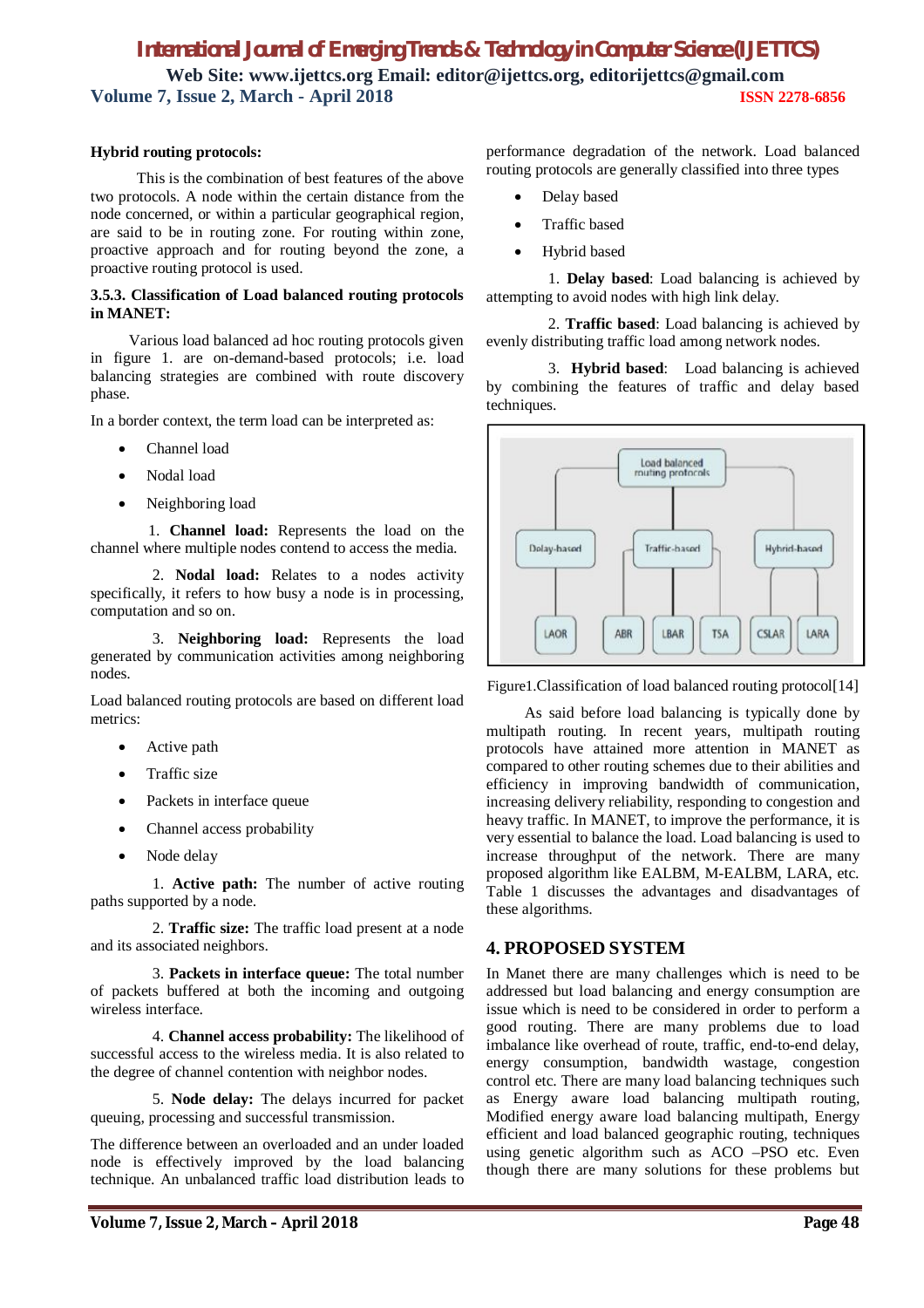|            | there are<br>concentrated.                           |              |               |                       | some requirements which are need to                                                                                                      | be                                                                                                                                                                                      |             |                                  |     |               |             |                                                                                                                                                                                                                                                                            |                                                                                                                               |
|------------|------------------------------------------------------|--------------|---------------|-----------------------|------------------------------------------------------------------------------------------------------------------------------------------|-----------------------------------------------------------------------------------------------------------------------------------------------------------------------------------------|-------------|----------------------------------|-----|---------------|-------------|----------------------------------------------------------------------------------------------------------------------------------------------------------------------------------------------------------------------------------------------------------------------------|-------------------------------------------------------------------------------------------------------------------------------|
| Protocol   | Selection<br>Criteria<br>Route                       | Extension of | Category      | Single path/Multipath | Advantages                                                                                                                               | Limitations                                                                                                                                                                             |             |                                  |     |               |             |                                                                                                                                                                                                                                                                            |                                                                                                                               |
|            |                                                      |              |               |                       | Increases packet delivery fraction and decreases end-to-end delay in a<br>moderate network scenario in comparison to AODV and other LAOR |                                                                                                                                                                                         | APR         | Disjoint node                    | RP  | Traffic based | Multipath   | Alternate path routing has been applied to telephone networks, ATM<br>potential benefits of APR make it appear to be an ideal candidate for<br>and the internet to support load balancing and survivability. The<br>bandwidth limited and dynamic MANETS.                  | The network topology and channel characteristics limit on APR. APR<br>provides less benefit in single channel ad hoc network. |
| D LAOR     | Packet buffered in queue and hop count               | <b>AODV</b>  | Delay Based   | Multipath             | protocols.                                                                                                                               | Routing overhead is comparatively high.                                                                                                                                                 |             |                                  |     |               |             |                                                                                                                                                                                                                                                                            |                                                                                                                               |
|            |                                                      |              |               |                       | stale routes are absent and it also ensure the transmission integrity ABR can also be used to<br>Problems associated with                | ABR, however, relies on the fact that each node is beaconing periodically. The beaconing<br>interval must be short enough to accurately reflect the spatial, temporal, and connectivity | <b>DLAR</b> | Least loaded route               | DSR | Traffic based | Single path | dynamically reconfigures the route that are being congested using the least loaded<br>DLAR periodically monitors the congestion states of active data sessions and<br>routes helps balance the load of the network nodes and utilize the network<br>resources efficiently. | gth doesn't give a true picture of actual load.<br>Interface queue len                                                        |
| <b>ABR</b> | Associatively states that imply periods of stability | <b>DSDV</b>  | Traffic based | Multipath             | This protocol is free from loops, deadlock and packet duplicates.<br>support adaptive mobile multi-media applications.                   | state of the mobile hosts. This beaconing requirement may result in additional power<br>consumption.                                                                                    | LARA        | Traffic density and traffic cost | DSR | Traffic based | Single path | enhanced route selection attempt based on<br>traffic density and traffic cost which leads<br>the nodes in the network, leading to better<br>overall performance. This protocol makes<br>Uniformly distributes the load among all                                           | Route conditions are not considered once it<br>is selected.                                                                   |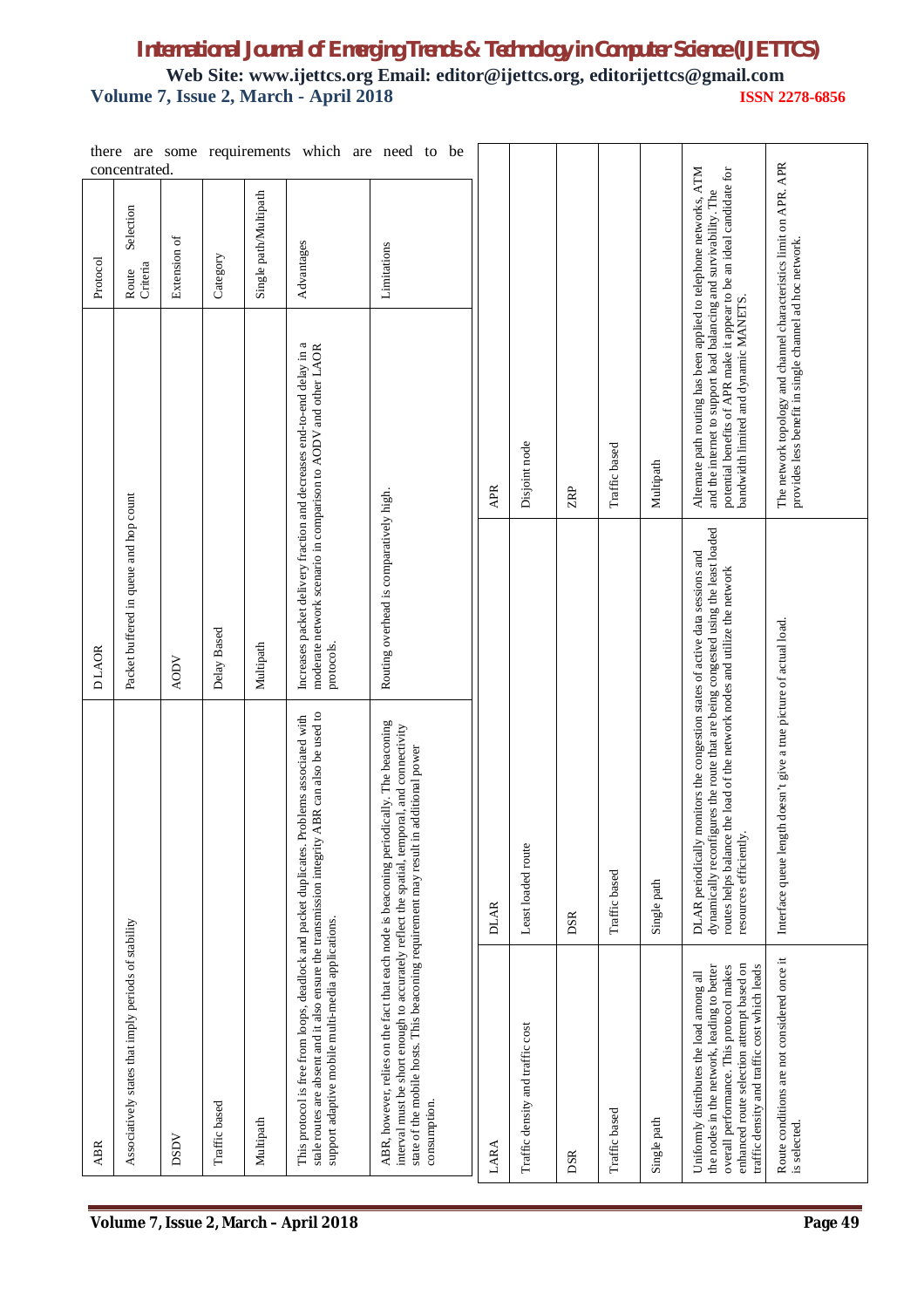# *International Journal of Emerging Trends & Technology in Computer Science (IJETTCS)*

**Web Site: www.ijettcs.org Email: editor@ijettcs.org, editorijettcs@gmail.com Volume 7, Issue 2, March - April 2018 ISSN 2278-6856**

|                                       | LSR                                                                                                                                                                                                                                                           | Protocol                                    | LBAR                                                     |                                                                                                                                                                                                                                                            |                                        |
|---------------------------------------|---------------------------------------------------------------------------------------------------------------------------------------------------------------------------------------------------------------------------------------------------------------|---------------------------------------------|----------------------------------------------------------|------------------------------------------------------------------------------------------------------------------------------------------------------------------------------------------------------------------------------------------------------------|----------------------------------------|
|                                       | Network load Information                                                                                                                                                                                                                                      | Selection<br>Criteria<br>Route              |                                                          | Minimum traffic load and minimum interference.                                                                                                                                                                                                             |                                        |
|                                       | DSR                                                                                                                                                                                                                                                           | <b>Extension of</b>                         | DSR                                                      |                                                                                                                                                                                                                                                            |                                        |
|                                       | Traffic Based                                                                                                                                                                                                                                                 | Category                                    | Traffic based                                            |                                                                                                                                                                                                                                                            |                                        |
|                                       | Single path                                                                                                                                                                                                                                                   | ath/Multipath<br>Single p                   | Single path                                              |                                                                                                                                                                                                                                                            |                                        |
| Volume 7, Issue 2, March - April 2018 | LSR does not require periodic exchange of load<br>information among neighboring nodes. LBAR,<br>DLAR and LSR do not require the destination nodes<br>to wait for all possible routes. Instead, it uses<br>redirection method to find better path effectively. | Advantages                                  | Table 1: Pros and Cons of Load Balancing Techniques [14] | Intended for delay-sensitive applications. In addition, in order to keep up with frequent topology change,<br>LBAR provides quick response to link failure by patching up the broken routes in use, thus guaranteeing<br>reliability of data transmission. |                                        |
|                                       | No consideration for burst traffic or transient traffic.                                                                                                                                                                                                      | Limitations                                 |                                                          | Mainly used for connectionless applications.                                                                                                                                                                                                               |                                        |
|                                       | <b>ECLB</b>                                                                                                                                                                                                                                                   | <b>CLAR</b>                                 |                                                          | SLA                                                                                                                                                                                                                                                        | <b>WLAR</b>                            |
|                                       | Energy consumption on rate of each node.                                                                                                                                                                                                                      | Traffic load of node and neighboring nodes. |                                                          | Traffic load at node<br>Forwarding load)                                                                                                                                                                                                                   | Total traffic load                     |
|                                       | DSR                                                                                                                                                                                                                                                           | <b>AODV</b>                                 |                                                          | AODV + DSR                                                                                                                                                                                                                                                 | <b>AODV</b>                            |
|                                       | Delay based                                                                                                                                                                                                                                                   | Traffic based                               |                                                          | Traffic based                                                                                                                                                                                                                                              | Delay based                            |
|                                       | Multipath                                                                                                                                                                                                                                                     | Multipath                                   |                                                          | Single path                                                                                                                                                                                                                                                | Multipath                              |
|                                       | Mobile hosts have limited battery lives. This<br>protocol balances the energy consumption rate so<br>as to maximize the network life.                                                                                                                         | Better suited<br>mobility.                  | for the heady load networks with low                     | Minimizes the traffic concentration by allowing<br>each MS to drop RREQ or to give up packet<br>forwarding depending on its own traffic load.                                                                                                              | Avoids the influence of burst traffic. |
| Page 50                               | Used only in the environment of lower power<br>level.                                                                                                                                                                                                         | Note suited for mobility environment.       |                                                          | Requirement of CM i.e., Credit Manager.                                                                                                                                                                                                                    | Overhead of route request packets.     |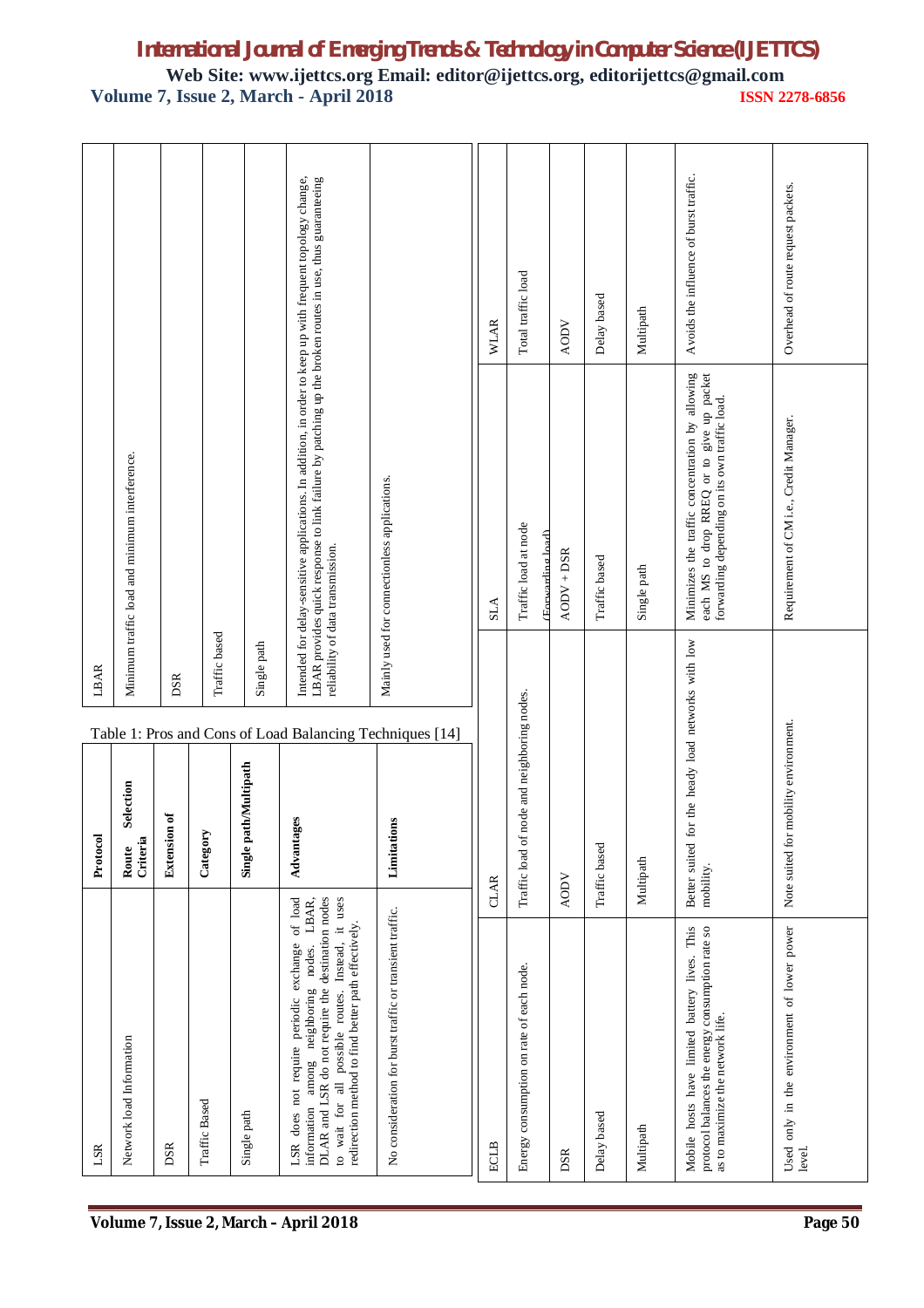| <b>PALB</b> | Predicting the cross traffic of each node in the multiple<br>disjoints paths. | <b>AODV</b>                | Traffic based | Multipath | mechanism is effective, end-to-end delay is decreased<br>applying<br>PALB is a general framework which can cooperate with<br>any kind of multipath source routing protocols. PALB<br>$\tilde{\mathcal{S}}$<br>and energy consumption are balanced<br>PALB with multipath routing together.                                                                                     | is required to predict the network<br>pattern<br>Specific<br>traffic.            | the inputs will be the load and energy and their constraints<br>will be congestion and node states. The algorithm will<br>process these inputs and it will find the best solution with<br>the help of fitness solution.<br>Bayesian optimization algorithm gives a pre optimal<br>solution for the given network. Bayesian networks (BNs),<br>also known as belief network, belong to the family of<br>probabilistic graphical models (GMs). [17, 18] BN also<br>corresponds to another GM structure known as Directly<br>Acyclic Graph (DAG). The structure DAG is defined by set<br>of nodes and the set of edges. In Bayesian optimization<br>algorithm the number of suboptimal solution will be less.<br>The feasible solution is built upon both predominant and<br>dominant sets. The probability of obtaining a feasible<br>solution requires minimum chance of failure. The pre<br>optimal solution is been obtained with the help of two<br>inputs and the inputs will be paths which is been selected                                                                                                                                                                                                        |
|-------------|-------------------------------------------------------------------------------|----------------------------|---------------|-----------|--------------------------------------------------------------------------------------------------------------------------------------------------------------------------------------------------------------------------------------------------------------------------------------------------------------------------------------------------------------------------------|----------------------------------------------------------------------------------|-------------------------------------------------------------------------------------------------------------------------------------------------------------------------------------------------------------------------------------------------------------------------------------------------------------------------------------------------------------------------------------------------------------------------------------------------------------------------------------------------------------------------------------------------------------------------------------------------------------------------------------------------------------------------------------------------------------------------------------------------------------------------------------------------------------------------------------------------------------------------------------------------------------------------------------------------------------------------------------------------------------------------------------------------------------------------------------------------------------------------------------------------------------------------------------------------------------------------|
| WBALB       | Load status of each node                                                      | <b>AODV</b>                | Traffic based | Multipath | Reduces packet latency as well as routing overhead<br>where<br>RREQ's dominate the entire routing messages<br>protocols,<br>On-demand<br>AODV-type<br>for                                                                                                                                                                                                                      | Determination of correct threshold value is difficult<br>in dynamic environment. | with the respective to load handled by the node and the<br>energy consumed by the node. The work is first the best<br>paths for data transmission is been selected with respect to<br>load and energy. Here the node with respect to load will be<br>selected with the help of link aware on-demand multipath<br>load balancing and for energy MAC based state transition<br>for preserving node life span.<br>The node which is been selected by link aware on-<br>demand multipath load balancing. Link stability can be said<br>as the measure of capacity of the links for how much time<br>that link can withstand in that network without any<br>breakage. Link stability helps to route the packet without<br>any load imbalance. It helps to fore handled information<br>retrieval that assists. There will be congestion free link<br>adaptation. Despite uneven data handling load is optimally<br>distributed over the available path. It works based on the                                                                                                                                                                                                                                                 |
| <b>TSAR</b> | Size of the packets over route.                                               | VPR (Virtual Path Routing) | Traffic based | Multipath | A more accurate method is to measure the traffic size in<br>of highly congested<br>among the network<br>nodes in a way to avoid the creation<br>the traffic<br>bytes. TSA distributed<br>area.<br>In line with the above mentioned techniques a new<br>technique for load balance and energy conservation is been<br>proposed with the help of Bayesian optimization algorithm | on of nearly current<br>Prohibition guarantees the utilizati<br>load information | congestion which occurs while transmission and the node<br>which can handle maximum load that is the capacity of the<br>node. The first condition will be performed with some<br>constraints they are there should be less congestion or no<br>congestion.<br>The node which is been selected by MAC based state<br>transition for preserving nodes life span using a duty<br>cycling concept. The primary objective is to reduce the<br>energy consumption of the nodes and to increase the overall<br>network longevity as a consequence. It helps to maintain<br>prolonged lifetime that improves network life span.<br>Enduring energy of a node is retained at an appreciable<br>manner. The number of alive node in a network is<br>considerably high. The work done by this algorithm is to<br>find the node which consumes lesser amount of energy.<br>Here the input will be the node state and the residual<br>energy. The nodes will be shifted from active state and<br>sleep state for preserving the node lifespan by less energy<br>consumption. This node switching will be done by<br>comparing the remaining energy of the node with the<br>threshold energy. This will happen for each transmission. |
|             |                                                                               |                            |               |           | along with link aware on-demand multipath load balancing<br>and MAC based state transition for preserving node life<br>span. Here the work of Bayesian optimization is to produce<br>a pre optimal solution. This Pre optimal solution is obtained<br>if the given input and their constraints are unbiased. Here                                                              |                                                                                  | Remaining energy calculated by<br>$R_e = E_0 - E_c$<br>Where,<br>$E_0$ is initial energy<br>$E_c$ is energy consumed                                                                                                                                                                                                                                                                                                                                                                                                                                                                                                                                                                                                                                                                                                                                                                                                                                                                                                                                                                                                                                                                                                    |
|             |                                                                               |                            |               |           | Volume 7, Issue 2, March - April 2018                                                                                                                                                                                                                                                                                                                                          |                                                                                  | Page 51                                                                                                                                                                                                                                                                                                                                                                                                                                                                                                                                                                                                                                                                                                                                                                                                                                                                                                                                                                                                                                                                                                                                                                                                                 |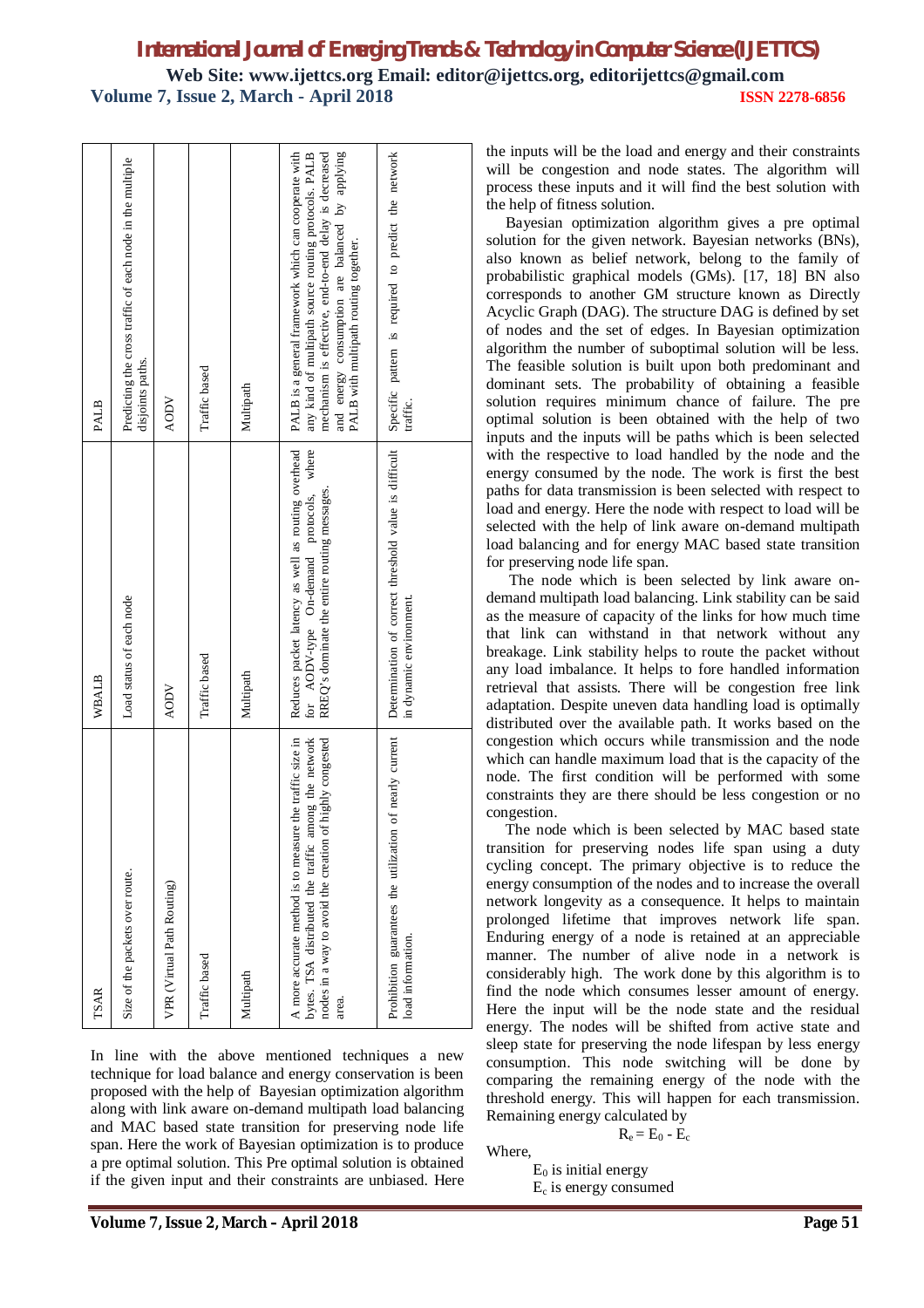Threshold energy is calculated by

$$
\mathrm{E}_{\mathrm{Th}} = (1/3 * \mathrm{E}_0)
$$

With the help of these technique different sets of solution is generated and it is been given as a input to Bayesian optimization algorithm. Here the algorithm will process the input with the inequality constraints which means it will select the node which can handle both load and energy at the same time, next it will go for variant selection. This will be done for several iterations and finally it will give the optimal solution. This will be performed in group of nodes and its performance evaluation will be discussed.

 For example, let us consider a network of 13 nodes here in this network the best nodes will be selected in terms of maximum load and minimum energy and the best will be fed into the bayesian. Then the bayesian will process the input by selecting the nodes which can handle both load and energy and generates the new optimal path. For example, let us take nodes 3, 7, and 11 which can handle maximum load and nodes 6, 9, and 10 which consume lesser energy. From these nodes the bayesian will select the nodes which can handle both load and energy simultaneously and generates a path which is said to be an optimized path which is shown in the figure 2.



Figure 2. A Network with Optimized Path

### **5. CONCLUSION**

Several literature are studied and it is been concluded that load balancing is one of the major area in all sorts of networks. In MANET load balancing and minimum energy conservation are the key areas of research. In this work various load balancing approaches and energy conversation algorithms have been studied out of which the efficient link aware on demand multipath load balancing for routing and MAC based state transition for preserving nodes lifespan for energy are chosen. The

outcome of these algorithms is given as an input to the bayesian optimization algorithm for providing better optimal paths in a Manet network. In continuation with this work, the notion of the proposed system will be implemented in the second phase of my work on a larger number of nodes. In order to analyze the performance of the proposed work, the results will be compared with the existing algorithms.

#### **References**

- [1] Sneha R. Deshmukh and Vijay T. Raisinghani : 'EALBM: Energy aware load balancing multipath routing protocol for MANETs'. Eleventh International conference on wireless and optional communications networks (WOCN), Vijayawada, 2014, PP. 1-7
- [2] Arvind Kushwana and Prof.Nitika Vats Doohan: 'M-EALBM ;A Modified Approach energy aware load balancing multipath routing protocol in MANET '. Symposium on colossal data analysis and networking (CDAN), Indore, 2016, PP. 1-5.
- [3] Wang Guodong et. al: 'ELGR- An energy-efficiency and load balanced geographic routing algorithm for lossy MANETs'. In Chinese journal of Aeronautics, Volume 23, Issue 3, 2010, PP- 334-340
- Ben-Gal I., Bayesian Networks, in Ruggeri F., Faltin F. & Kenett R., Encyclopedia of Statistics in Quality & Reliability, Wiley & Sons (2007).
- [4] Floriano De Rango and Mauro Tropea.: 'Energy saving and load balancing in wireless Ad hoc networks through Ant-based routing'. International Symposium on performance evaluation of computer and telecommunication, Istanbut, 2009, PP. 117-124.
- [5] P.Francis Antony Selvi and M.S.K.Manikandan: 'Latency and energy aware backbone routing protocol for manet', Journal of theoretical and applied information technology 10th june 2014, Vol 64, No.1.
- [6] Souihli, O., Frikha, M., Hamouda, M.B.: 'Loadbalancing in MANET shortest-path routing protocols', Ad Hoc Netw., 2009, 7, (2), pp. 431–442
- [7] Yin, S., Lin, X.: 'MALB: MANET adaptive load balancing'. IEEE 60th Vehicular Technology Conf. VTC 2004- Fall, 2004, vol. 4, pp. 2843–2847
- [8] Lin, N., Shao, Z.: 'Improved ant colony algorithm for multipath routing algorithm research'. Int. Symp. On Intelligence Information Processing and Trusted Computing, 2010, pp. 651–655
- Based Investigation of Load balancing and energy efficiency of MANET routing protocols', International conference on wireless networks and mobile communication (WINCOM), 2016, PP. 225-229
- [9] Monika kushwaha and Saurabh Gupta " Various schemes nof load balancing in Distributed system-A review", International journal of scientific research engineering and technology Vol 4, Issue 7, july 2015.
- [10] Dipak Wajgi and Dr. Nilesh V. Thakur " Load balancing Algorithms in Wireless sensor network: A survey". International journal of computer networks and wireless communication Vol 2, No 4, August 2012.
- [11] Rajwinder Kaur and Pawan Luthra " Load balancing in cloud computing". Proc. Of Int. Conf. on recent trends in information. Telecommunication and computing, ITC."
- [12] The O'Reilly Network (http://www.oreillynet.com/)
- [13] Kamalpreet Kaur and Gussais singh.: 'A Comparative Survey: Classification of Load balancing of routing protocols in MANET', IJCST, 2010, 1, (2)